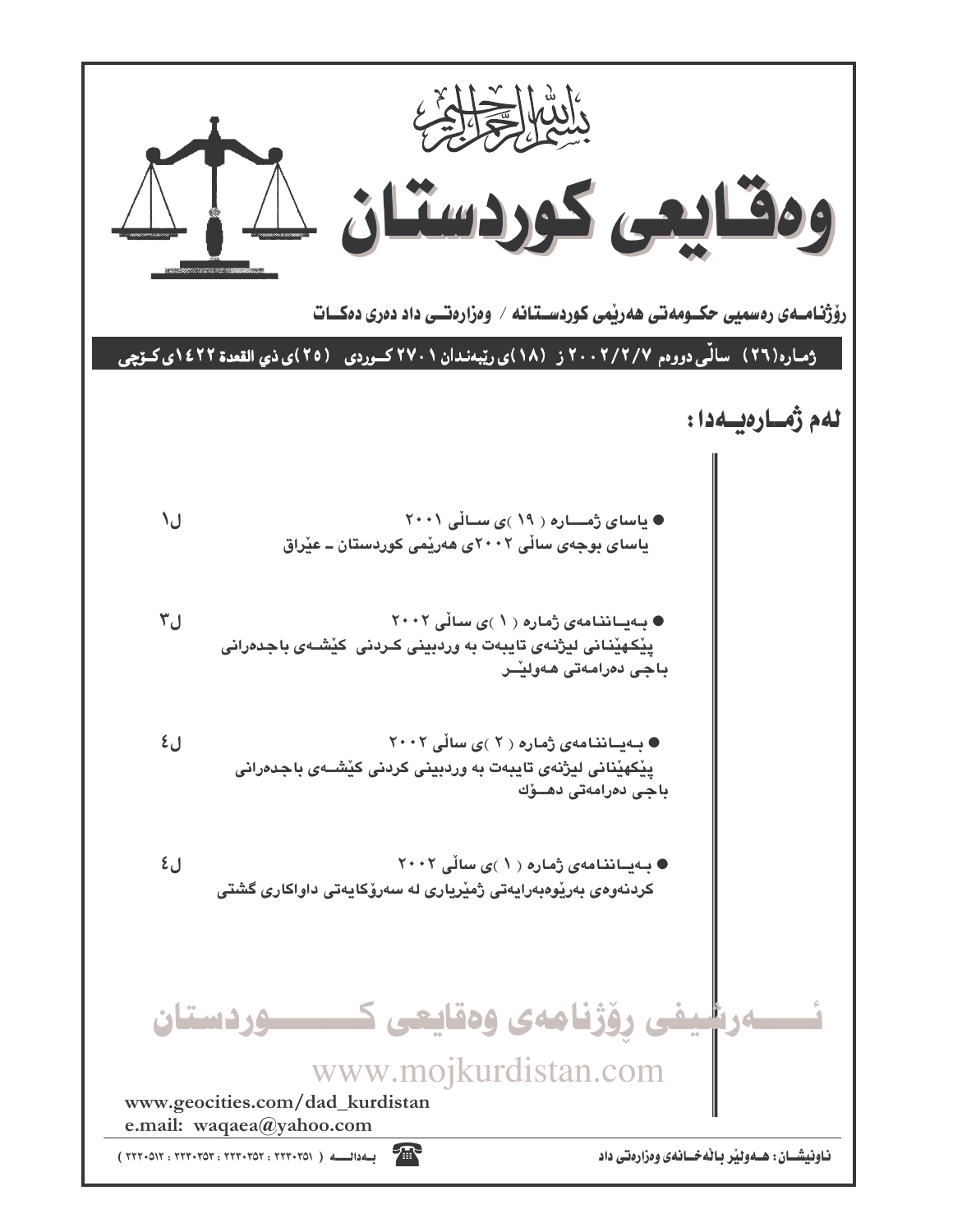| Output              | Output              |
|---------------------|---------------------|
| \n $\frac{1}{2}$ \n | \n $\frac{1}{2}$ \n |
| \n $\frac{1}{2}$ \n | \n $\frac{1}{2}$ \n |
| \n $\frac{1}{2}$ \n | \n $\frac{1}{2}$ \n |
| \n $\frac{1}{2}$ \n | \n $\frac{1}{2}$ \n |
| \n $\frac{1}{2}$ \n | \n $\frac{1}{2}$ \n |
| \n $\frac{1}{2}$ \n | \n $\frac{1}{2}$ \n |
| \n $\frac{1}{2}$ \n | \n $\frac{1}{2}$ \n |
| \n $\frac{1}{2}$ \n | \n $\frac{1}{2}$ \n |
| \n $\frac{1}{2}$ \n | \n $\frac{1}{2}$ \n |
| \n $\frac{1}{2}$ \n |                     |
| \n $\frac{1}{2}$ \n |                     |
| \n $\frac{1}{2}$ \n |                     |
| \n $\frac{1}{2}$ \n |                     |
| \n $\frac{1}{2}$ \n |                     |
| \n $\frac{1}{2}$ \n |                     |
| \n $\frac{1}{2}$ \n |                     |
| \n $\frac{1}{2}$ \n |                     |
| \n $\frac{1}{2}$ \n |                     |
| \n $\frac{1}{2}$ \n |                     |
| \n $\frac{1}{2}$ \n |                     |
| \n $\frac{1}{2}$ \n |                     |
| \n $\frac{1}{2}$ \n |                     |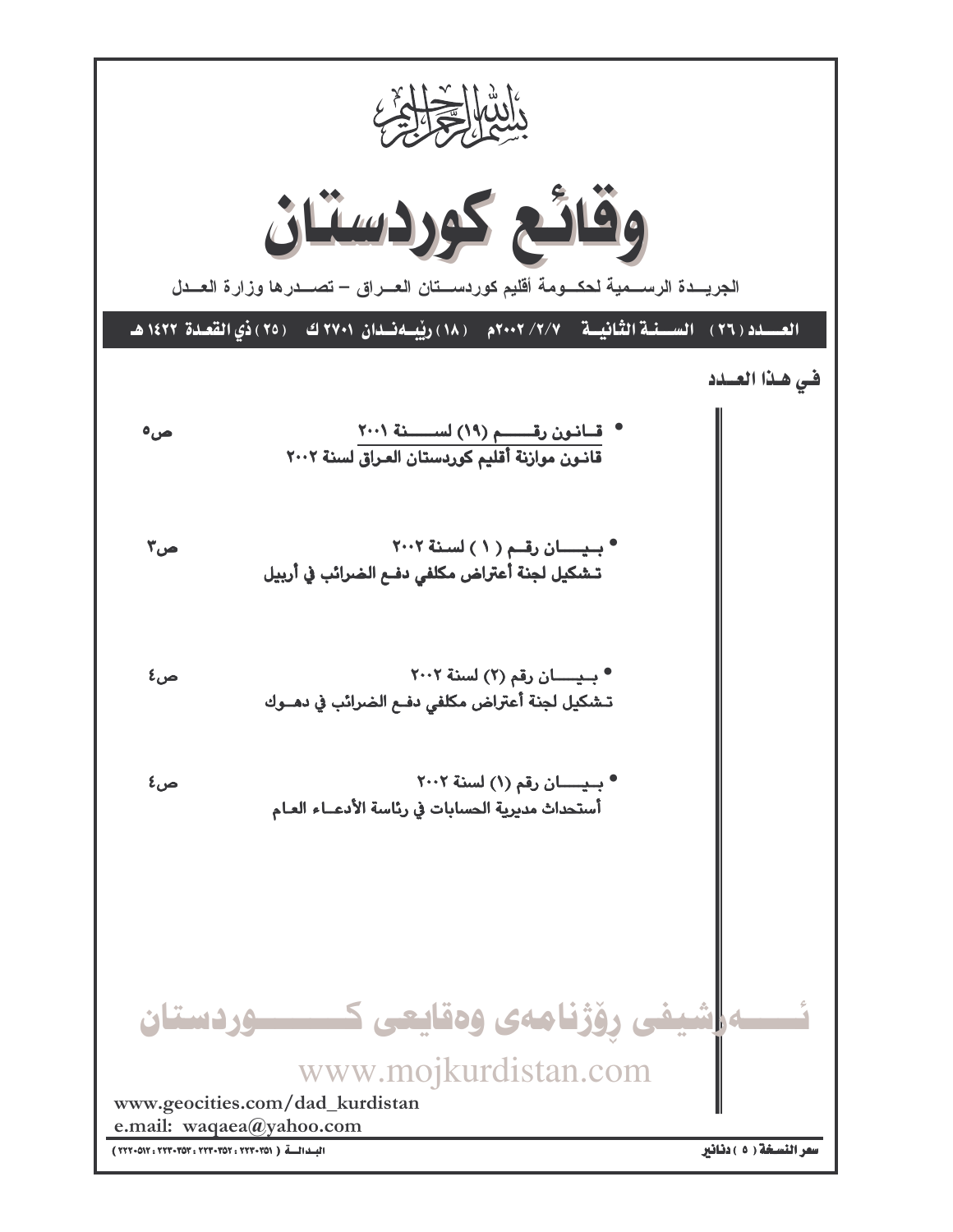به ناوی خوای به خشندهو میهرهبان به ناوي کهلهوه ئه نحومهنی نیشتمانیی کوردستانی عیراق ژهارهی بسریسسار : ۱۹ دۆۋى دەرھىندان : ٢٠٠٢/١/٢

پشت بـه حوکمـهکاني هـهردوو برگـهي (١) و (٥)ي مـاددهي (٥٦) لـه ياسـاي ژمـاره (١)ي هــهموارکراوی ســالّی ۱۹۹۲ و ، لهســهر داواکــاریی وهزیــری دارایىــو ئــابووری و رهزامهنــدیی ئەنجومـەنى وەزيـران و ئـەو ياسـاكارييەش كـە ئەنجومـەنى نيـشتمانيي كوردسـتانى عێـراق لـە دانیــشتنی ئاســایی ژمــاره (۳۱)ی رۆژی ۲۰۰۱/۱۲/۳۱ پــدا ئـــه نجامی داوهو ، بــه ییّــی ئــهو دهسهلاٌتهش که برگه (۳)ی ماددهی دووهمی پاسای ژماره (۱۰)ی سـالّی ۱۹۹۷ پێمـانی داوه ، برياري دەرھێنانى ئەم ياسايەمان دا :

> باسای ژماره ( ۱۹ )ی سالی ۲۰۰۱ باسـای بوجـهی سـانی ( ۲۰۰۲ )ی ههریمی کوردستانی عیبراق

> > ماددەي بەكــەم :

- ۱) بــۆ خەرجــە جارییـــەکانی ســالّی (۲۰۰۲)ی ئەنجومــەنی نیــشتمانیی کوردســتانی عیّــراق و وهزارهتهکان و ئیدارهکانی ههریم چهندین بر پاره دادهنری سهرجهمی (۲۵۳٦٦۷٤۰۰۰) دینار و ( ۱۸۰ ) هەزار دۆلارى ئەمرىكىيە :
- ا. بـۆ ئەنجومـەنى نيـشتمانيى كوردسـتانى عێـراق چـەندىن بـر يـارە دادەنـرى سـەرجەمى (٣٨٢٥١٠٠٠) بىنارو ( ١٨٠٠٠٠ ) يۆلارى ئەمرىكىيە.
- ب. بۆ وەزارەتەكان و ئيـدارەكانى ھـەرێم چـەندىن بـر يـارە دادەنـرىّ سـەرجەمى ٠ ٠ ٢٤٩٨٤٢٣٠٠٢) ديناره
- ۲) بــۆ بوجــهى ســالْى (۲۰۰۲)ى كارگــهو ســهنعهتگاو دايــهردو شـــبركهت و بانكــه بازرگانییـه خۆمالّدارکارهکان (ذات التمویـل الـذاتی) چـهندین بـر پـاره دادهنـریّ سەرجەمى ( ٣٩٧١٤٢٠٠٠ ) دينارە :
- ا. \_ بۆ کارگـه و سـﻪنعەتگا و دايـﻪرە و شـىركەتەكان چـﻪندين بـڕ پـارە دادەنـرێ سـﻪرجەمى (۳۷۹۷۷۰۰۰۰) دیناره .
	- ب. پو بانکه بازرگانییهکان چەندین بر یاره دادەنریؒ سەرجەمی ( ۱۷۳٦۷۰۰۰ ) دینارە ۰
- ۳) بــۆ بوجــهى پلانــى ســالّـى (۲۰۰۲) چــهندين بــږ پــاره دادەنــرئ ســهرجهمى (۳۸۸۲۲٤٠٠٠) ديناره.
- ٤) بۆ ناوچە كوردەكانى دەرەوەي دەسەلآتى حكومەتى ھـەرێمى كوردسىتانى عێـراق ھـەر ئـەو تەخصىصاتە دادەنرى كە لە بوجەي سالى (١٩٩٧)ى ھەرپەدا تەسدىق كراوە .

ماددەي دووەم :

داماتی سالی (۲۰۰۲)ی هه رئیس کوردستانی عنراق به چهندین <del>ب</del>ر پـاره دهخـه ملکندی سـه رجه می<br>(۱۸۲۸-۱۸۲۸) دینه ارولات (۲۰۰۳) کې کوفانستانست کوفانستان (۳۰۰۳-۱۸۲۸) ماددەى سىلمم :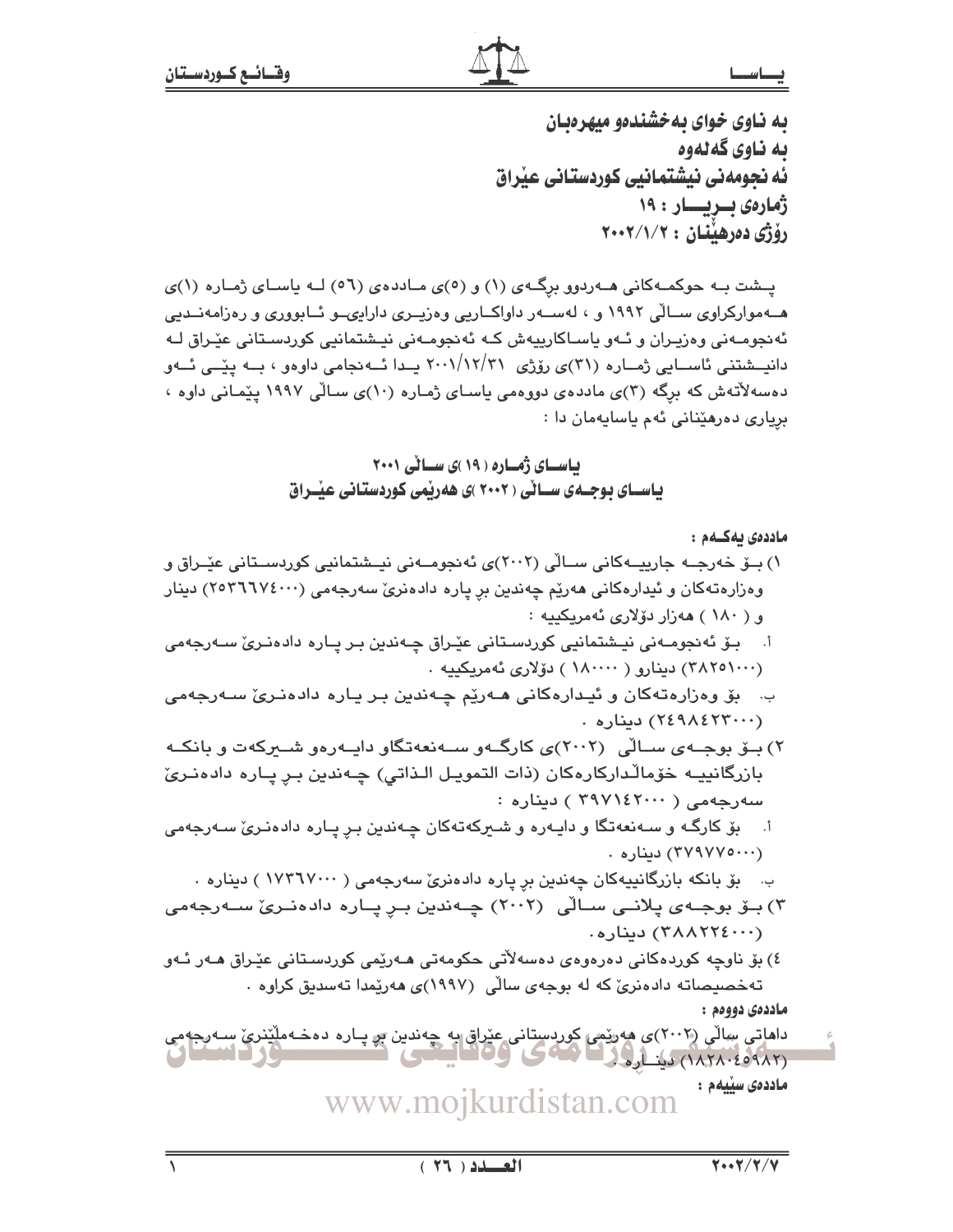| ے رشیفی روژنا معدنی نه نجتمدن نیشتمانی کوردستان عیران ست                                                 |
|----------------------------------------------------------------------------------------------------------|
| د. رؤژ نوری شـاوهیس                                                                                      |
|                                                                                                          |
|                                                                                                          |
| ئـهم یاسـایه لـه رۆژی ۲۰۰۲/۱/۱ وهوه دهخریتـه بـهرکارو ، لـه (وهقـایعی کوردسـتان) دا بـلأو<br>دەكرێتەوە . |
| ماددەى يازدە :                                                                                           |
| ئەم ياسايە دەربھێنىٚ ٠                                                                                   |
| وەزیری دارایىھو ئابوورى بۆی ھەيە رێنمايى پێویست بۆ ساناكردنى بەركارخىستنى حوكمـەكانى                     |
| ماددەى دەبەم :                                                                                           |
| سەرف بۆ ئىدارە حكومىييەكان دەربكات .                                                                     |
| رۆژی دەرھێنانی ئەم ياسايەوە دەست پیٚ دەكات ـ رێنمايی پێویست بـۆ دیـارکردنی دەسـﻪلأتی                     |
| دهسهلات دهدری به وهزیری دارایهو ئابووری که له ماوهیهکدا ، له دوو ههفته نهترازی ـ کـه لـه                 |
| ماددەى نويەم :                                                                                           |
| دەكات و تەسدىقى دەكات.                                                                                   |
| موفرەداتی میلاکەکانی ھەموو وەزارەتەکانی ھەرێمی کوردستانی عێراق بۆ سالٌی (۲۰۰۲) ئامادە                    |
| وەزارەتى دارايى و ئـابوورى ، لەبـەر رۆشىنايى كولفـەى مووچـە تەسـدىقكراوەكانى بوجەكـەدا ،                 |
| ماددەى ھەشتەم :                                                                                          |
| ئەمەش ئەنجومەنى وەزيران برِيارى لەسەر دەدات .                                                            |
| ۲.    زیاده ئیعتیمادکردنی نویؒ بۆ بوجهکانی وهزارهتهکان و ئیـدارهکان لـه کـاتی ناکـاودا کـه               |
| ۰۱      ئیعتیمادکردنی برِه پارهی پێویست بۆ ئیداره تازه دانراوهکان له ماوهی ئهو سالّهدا .                 |
| مەبەستانەى خوارەوە زياد بكات .                                                                           |
| سالّی (۲۰۰۲) بـه ریِّـژهی ( ۱٪ ) لـه سـهرجهمی ئیعتیمـاداتی تهسـدیقکراوی بوجهکـه ، بـوّ ئـهم              |
| دەسەلات دەدرىٰ بە وەزیرى دارايىو ئابوورى كە سەرجەمى ئیعتمـاداتى تەسـدىقكراوى بوجـەي                      |
| وهزارهتێکەوه دادەبڕێن و دەلکێنرێن بە وەزارەتێکى دىكەوە ٠<br>ماددەي حەوتەم :                              |
| بکات به مەبەستى ئـەوەي توانـستى خـەرج و سـەرف بـۆ ئـەو ئيدارانــە فەراھــەم بکـات کـه لــە               |
| وهزیری داراییو ئابووری بۆی هەیە کـه موناقەلـه لـه نێـوان ئیعتیمادەکـانی ئـهبوابی بوجەکـهدا               |
| ماددەى شەشەم :                                                                                           |
| (تەنيا فەصلى مووچە نەبىّ كە دەشىّ بۆى نەقلّ بكرىّۆ لێى نەقلّ نەكرىّ) .                                   |
| دەسەلأت دەدرىٰ بە وزيرى دارايىھ ئــابوورى لــەناو ئيعتيمــاداتى ھــەر بابێكـدا موناقەلــە بكـات ،        |
| ماددەى يېنجەم :                                                                                          |
| موناقەلە بكات .                                                                                          |
| سەرۆكى ئەنجومەنى نيشتمانيى كوردستانى عێراق بۆى ھەيە لە چوارچـێوەى بوجەكـەى خۆيـدا                        |
| ماددهۍ چوارهم :                                                                                          |
| (المتاحه) حساباتی وهزارهتهکان و ئیدارهکان پارهدار دهکات .                                                |
| وەزارەتى دارايىھ ئابوورى ھـﻪرێمى كوردسـتانى عێـراق ، بـﻪ پێـى مـﻪواردى دارايـى بەردەسـت                  |
|                                                                                                          |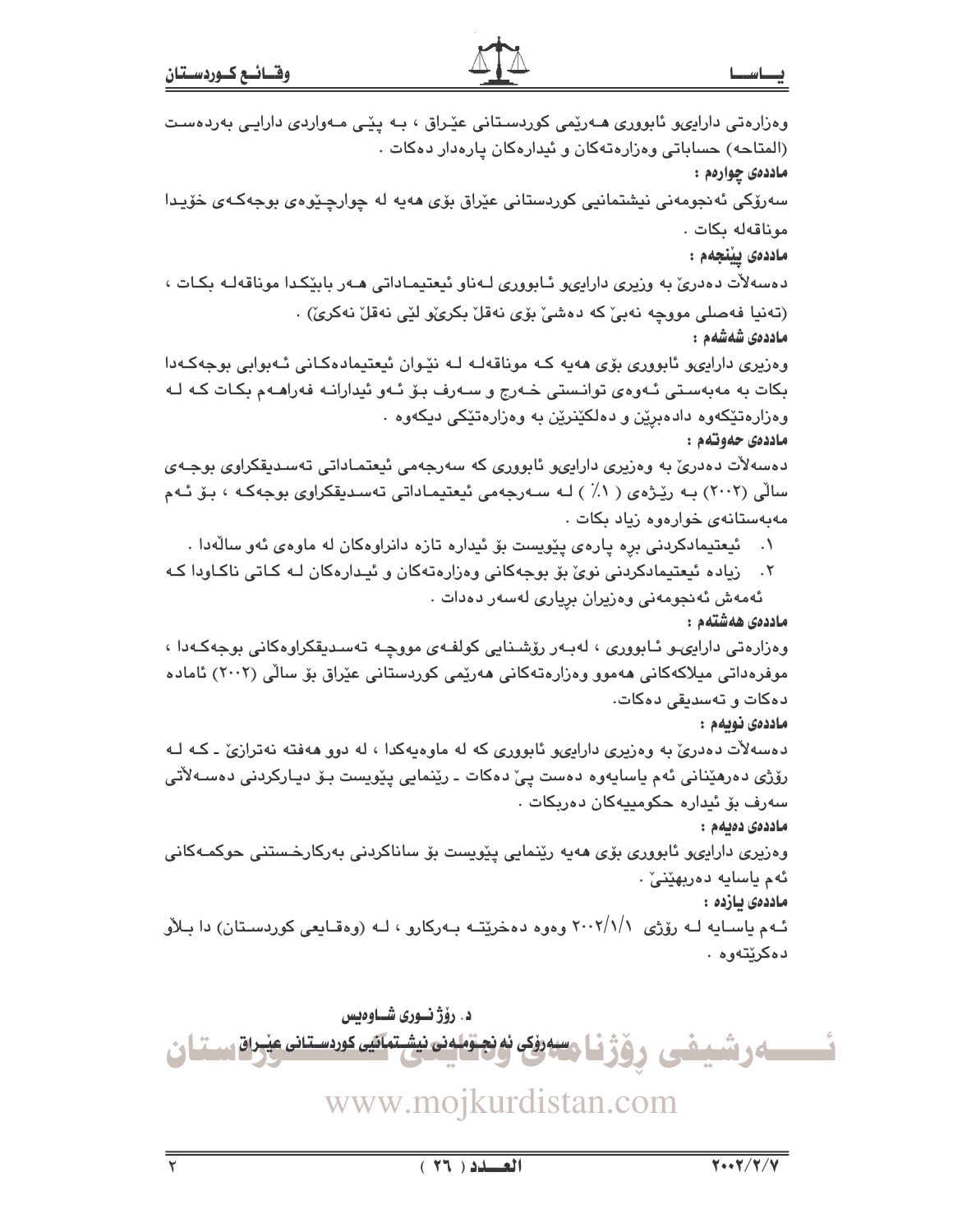به پئی ئهو دهسهلاتهی پیمان دراوه له ماددهی (۳۷) له پاسای باجی دهرامهت ژماره ١١٣ سالّی ١٩٨٢ی ههموارکراو بريارماندا :-**یهکـهم :** به پێك هێنانی لیژنهی تایبهت بـه وردبینـی كردنـی كێشهى نـارِهزایی باجـدهرانی باجي دەرامەتى ھەولێر لەم بەرێزانەي لاي خوارەوە :− ۰۱ بەرپىز / دادوەر صىبحى على ھەرزانى جێگرى سەرۆكى سەرۆك لېژنە دادگای تێههڵچوونهوهی ناوچهی ههولێر ئەنىدام ۲. بەرپّــز / محمد قادر خضــر شارهزا له دیوانی وهزارهت ۳. بەرێـــز / حروش عمـر أســـعد ئەنىدام ب . گەنجينەي مەولێر سكرتێرى ليژنه تێبینەر لە ب ٠ باجى دەرامەت ھەولێر ٤. بەرێـــز / كريم علــي قــادر ٥. بەرێـــز / مجیــد نـوری مــهلا ئەندامى يەدەگ ب . بانکی رشید(۱۷) هەولێر **٦** . بەرێـــز / نهـاد ابراهيم جـوزلـی خەملێنەر لە ب. باجی دەرامەت ھەولێر سکرتێری لیژنە يەدەگ دووم : ئـهم ليژنـه دهسـت بـهكار دهبيّـت لـه رۆژى بلاّوكردنـهوهى لـه رۆژنامـهى وهقـايعى کوردستان .

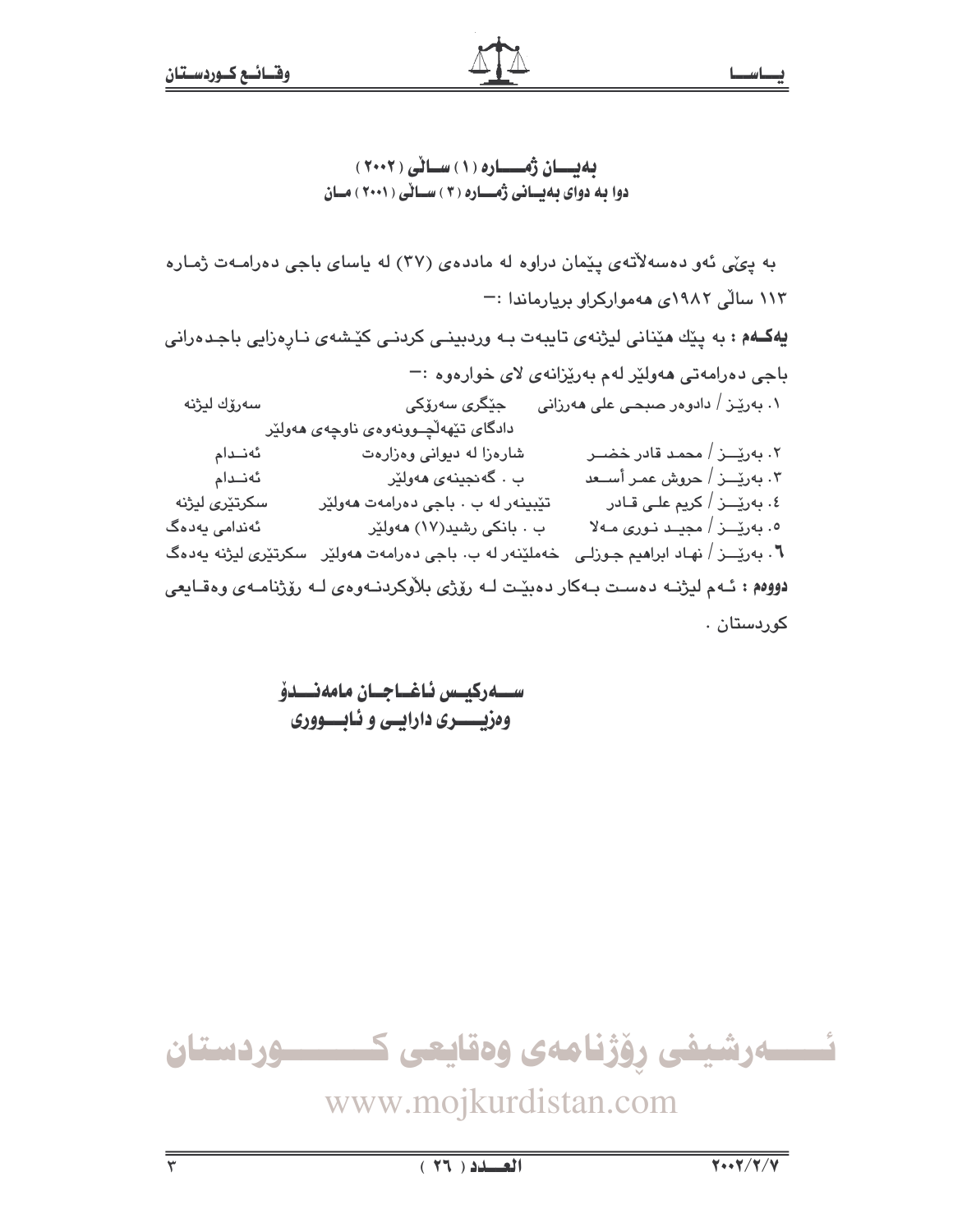بهبسان ژماره (۲) سالی (۲۰۰۲) دوا به دوای بهیسانی ژمساره (٤) سسائی ( ۲۰۰۱ ) مسان

و به ییمی نهو دهسهلاتهی ییمان دراوه له ماددهی (۳۷) له یاسای باجی دهرامهت ژماره ١١٣ سالٌ ي ١٩٨٢ي ههمواركراو بريارماندا :-یهکـهم : به پێك هێنای لیژنهی تایبهت بـه وردبینـی كردنـی كێشهى نـارهزایی باجـدهرانی باجي دهرامهتي دهـۆك لهم بهريزانهي لاي خوارهوه := ١. بەرێــز / دادوەر عبدالله على احمد الشرفانى دادوەرى دادگاى بەرابى دھـۆك سەرۆك ليژنه ئەنىدام ب . گەنجينەي دھۆك ۴. بەرێـــز / سلیم محمـد سلمان ٤. بەرێــز / أحمد سليمان أحمد \_ تێبينەر له ب. باجى دەرامەت دھـۆك \_ سكرتێرى ليژنه ٥. بەرێــز / صبحـی عبدالرحمن مصطـفـی ب ، بانکی کشتوکالّی دھـۆك ئەندامی يەدەگ دووم : ئەم ليژنەيە دەست بەكار دەبيّت لــه رۆژى بلاّوكردنــهوەي لــه رۆژنامــهى وەقــايعى کوردستان .

ستتەركىيس ئاغتاجتان مامەنتىدۇ وهزيسسري دارايسي و ئـابـــووري

" به بان "

یشت بهو دهسهلاتهی که برگه (۲) له ماددهی حهوتهم له یاسای وهزارهتی داد ژمــاره (۱۲)ی ســالّی ۱۹۹۲ی هــهموارکراو پێــی داویــن و لهبــهر ئــهوهی پهکــهی ژمێريارى سەربەخۆ بۆ سەرۆكاپەتى داواكارى گشتى كراوەتەوە ، بريارماندا :¬  $\cdot$  يه کردنهوهي بهريوهبهرايهتي ژميرياري له سهرۆکايهتي ناويراو

ئـــــەرشيفى رۆژنامەى وەقايعــم كمىمــوردستان ومزیــــــــــری داد www.mojkurdistan.com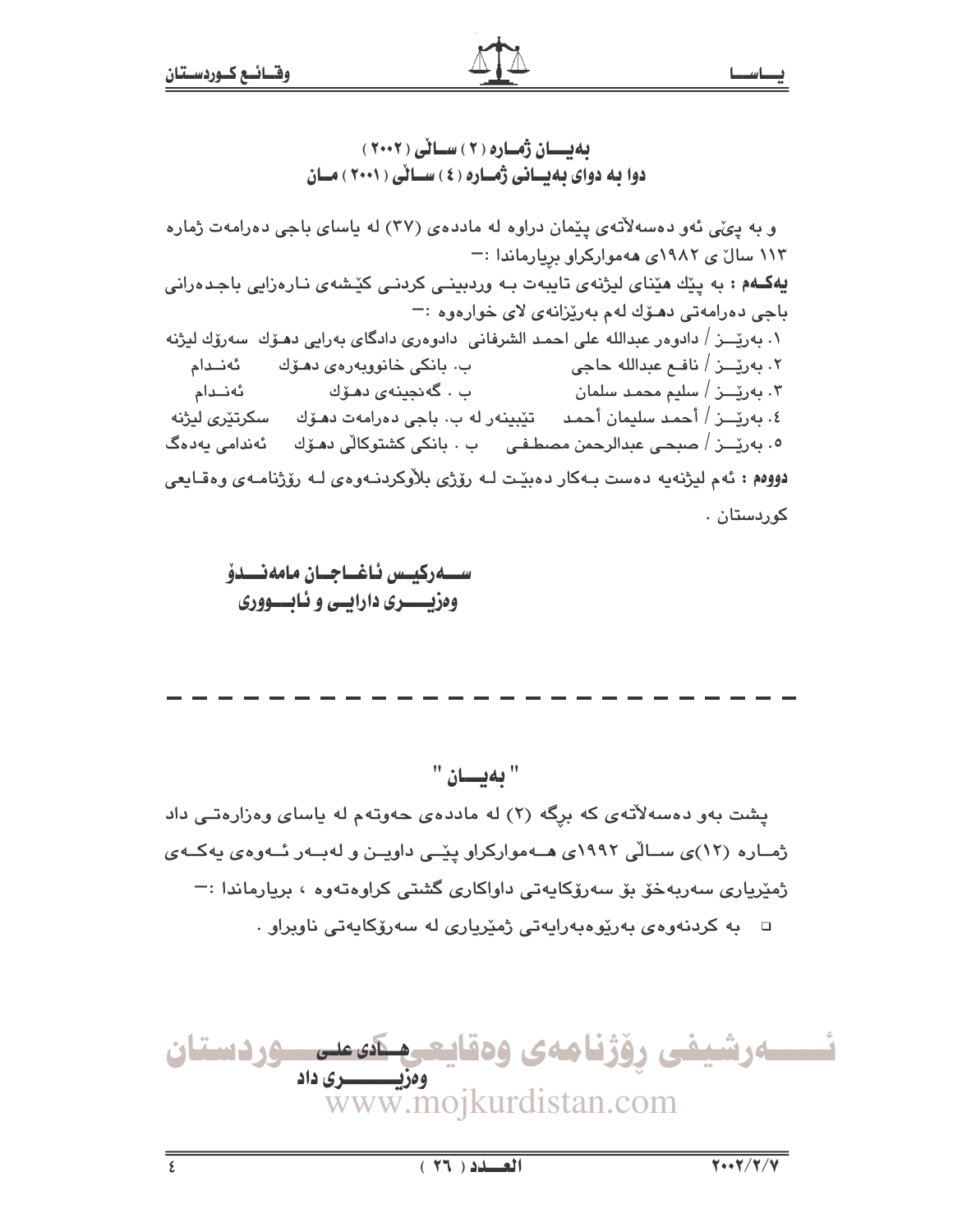بسم الله الرحمن الرحيم باسم الشعب الجلس الوطني لكوردستان العراق رفقم القسرار : ١٩ تأريخ الأصدار : ٢٠٠٢/١/٢

اسـتناداً لأحكـام الفقـرتين (١) و (٥) مـن المـادة (٥٦) مـن القـانون رقـم (١) لـسنة ١٩٩٢ المعدل ، وبناءاً على ما عرضه وزير المالية و الأقتصاد ، ووافق عليـه مجلـس الـوزراء ، ومـا شرعه المجلس الوطني لكوردستان ـــ العراق بجلسته الأعتياديـة المرقمـة (٣١) و المنعقـدة بتاريخ ٢٠٠١/١٢/٣١ و للصلاحية المخولة لنا بموجب الفقرة (٣) من المادة الثانية من القانون رقم (١٠) لسنة ١٩٩٧ قررنا أصدار القانون الأتي :—

## قانون رقم (١٩) لسنة ٢٠٠١ فانبون موازنية أفليم كوردستان ـ العبراق لعبام ٢٠٠٢

المادة الأولى :